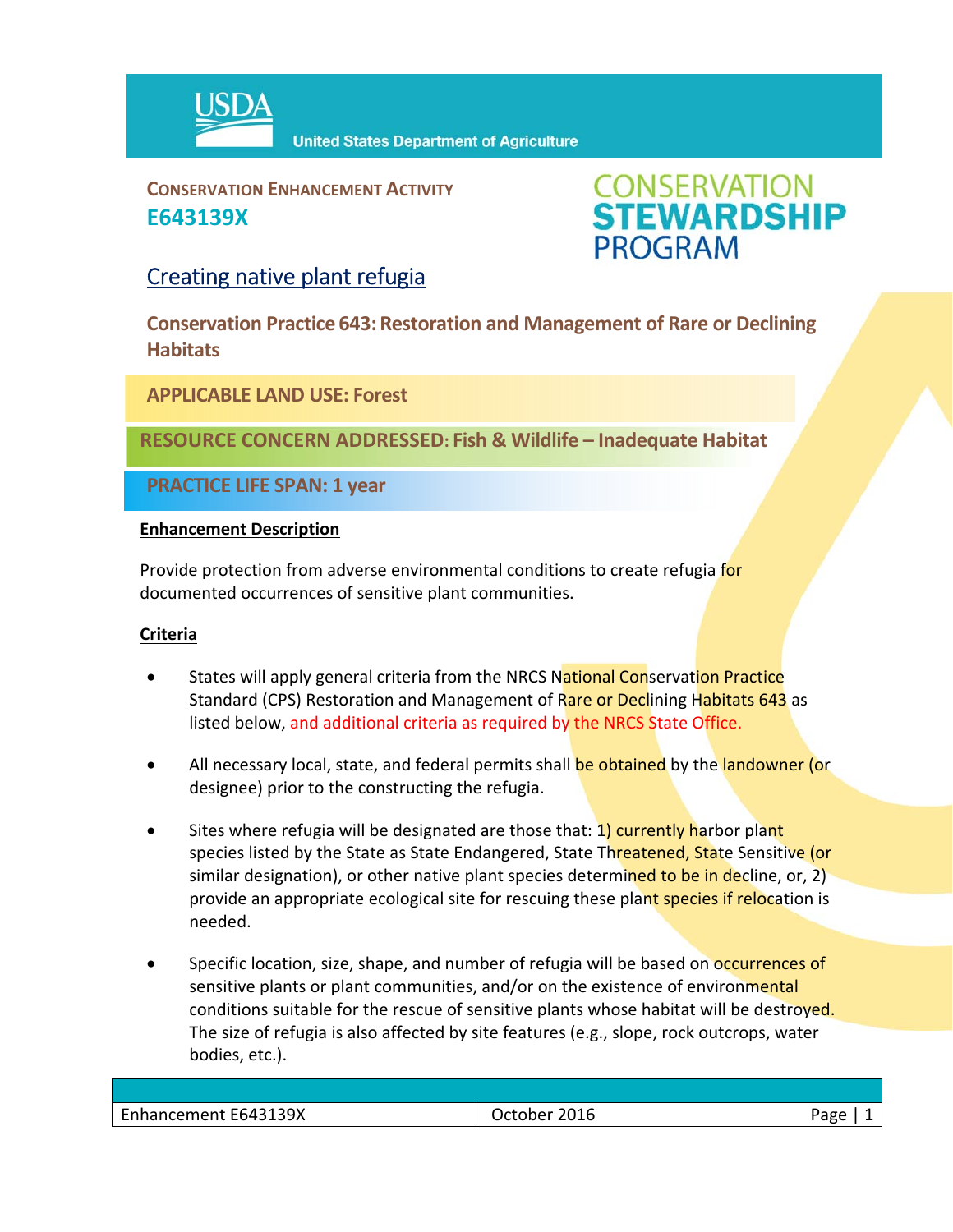

**United States Department of Agriculture** 

 Refugia sites will be protected from adverse environmental impacts, including trampling by humans, using an 8 foot high woven wire fence and appropriate signage, with a locked gate to



provide access for management. Each installation shall be at least ¼ acre in size.

- A forested area surrounding refugia will be large enough to provide a buffer from wind and temperature effects of adjacent non-forested areas.
- Methods used during refugia construction shall be designed to protect the soil resource from erosion and compaction, and to protect the plant community from adverse impacts.
- Invasive plant and animal species and noxious weeds shall be controlled in and around the refugia. When possible, control will be limited to that necessary to control undesirable species while still protecting habitat that benefit native pollinators and other fish and wildlife species that depend on the site for food, cover, and water.
- Undisturbed areas shall be conserved on a sufficient extent of the area surrounding refugia to sustain typical plant communities and help protect the refugia.
- Plants rescued and brought to refugia for protection will be those species ecologically adapted to site conditions, in quantities appropriate for best survival, which will not displace desired existing vegetation.
- Site preparation, planting dates and methods, and **plant care and handling shall** optimize vegetation survival and growth.
- A pretreatment assessment of the targeted habitat will be conducted to provide a baseline for comparison with post-treatment habitat conditions. Goals or success criteria will be established using reference sites for guidance and comparison. Where no such reference site exists, use ecological site descriptions or historic data to establish goals.
- Use of fertilizers, pesticides and other chemicals shall not compromise the intended purpose of this practice.
- Use criteria in other CPSs to facilitate the restoration and management of rare and declining habitats as appropriate for the site. Depending on site conditions and natural disturbance regimes, these may include:

| ancement E643139X<br>Enhan- | 016<br>.ner<br>___ | חסר' |
|-----------------------------|--------------------|------|
|                             |                    |      |